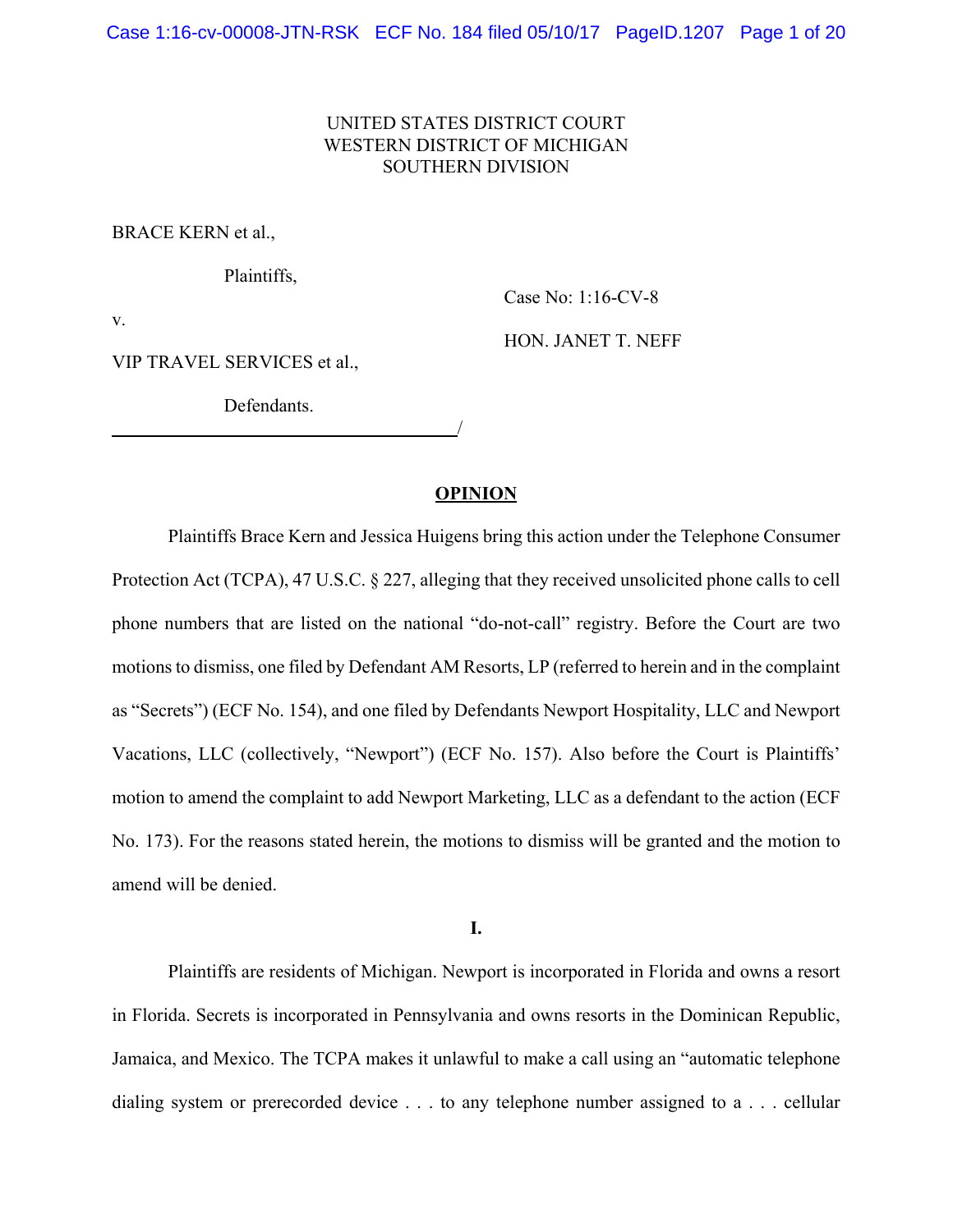telephone service." 47 U.S.C. § 227(b)(1)(A)(iii); 47 C.F.R. § 64.1200(a)(1)(iii). Under FCC regulations, it is also unlawful to initiate a telephone solicitation to a residential telephone subscriber who has registered his or her telephone number on the national do-no-call registry. 47 C.F.R.  $§ 64.1200(c)(2).$ 

Plaintiffs allege that they received several dozen telephone calls from VIP Travel Services and United Shuttle Alliance Transportation Corp. (collectively, "USA")<sup>1</sup> in January, February, and October of 2013 to their cell phone numbers, which are registered on the national do-not-call registry. When answering the calls, Plaintiffs heard an automated voice telling them, "Pack Your Bags! You've won a Disney vacation." (2d Am. Compl. ¶ 45, ECF No. 152.) The voice told Plaintiffs to press 1 to reach a representative. Plaintiffs did so, and they were told that they could purchase a discounted vacation package, but they had to verify their eligibility by meeting minimum age, income, and other requirements. Plaintiff Kern decided to purchase such a package, and he was directed to a website to complete a form to select his preferred dates of travel. After submitting the form, Kern received an email from USA encouraging him to visit USA's website and recommending that he look into Silver Lake or Summer Bay resorts. USA told Kern that he could visit any of the resorts listed on its website. Kern made reservations with USA to stay at three resorts, including Summer Bay Resort, Newport Beachside Resort,<sup>2</sup> and Villa Del Palmar. Plaintiffs allegedly received emails from these three resorts to confirm their reservations, but Plaintiffs did not confirm their

<sup>&</sup>lt;sup>1</sup> According to the complaint, United Shuttle Alliance Transportation Corp. was doing business as USA Travel Services, and it is "in essence" a "single entity" with VIP Travel Services. (2d Am. Compl. ¶ 10, ECF No. 152.) The complaint refers to USA Travel Services and VIP Travel Services as "the Travel Agents," but the Court will refer to them both as USA. There are no specific allegations of conduct by VIP Travel Services that are distinct from the allegations against USA Travel Services.

<sup>&</sup>lt;sup>2</sup>Newport Beachside Resort is owned by Newport.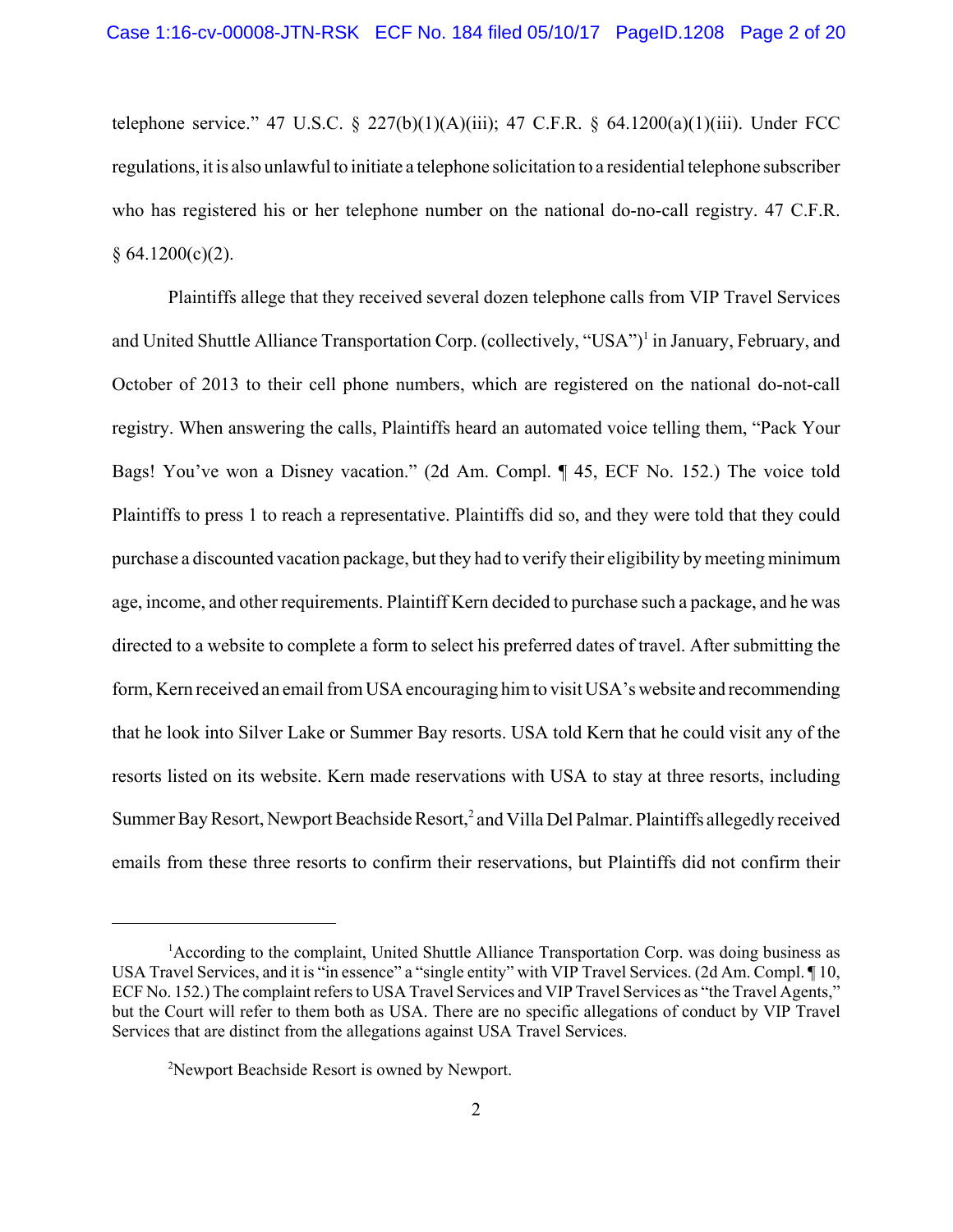reservations. Plaintiffs contend that the reservations would have required them to attend a presentation about owning property at the resorts.

Plaintiffs claim that the telephone calls made by USA violated the TCPA, and that Newport and Secrets (collectively, the "Resorts") are vicariously liable for these calls. Plaintiffs contend that the Resorts "manifested their assent" that USA act for them by:

(1) accepting reservations from people who were unlawfully solicited, (2) sharing computer database reservation information with [USA] to allow [USA] to reserve available dates and provide reservation information to the Resorts, (3) permitting [USA] to include links to the Resorts' websites on [USA's] websites, and (4) controlling the content of the telemarketing call by scripting the questions that must be asked of the potential purchaser to verify the purchaser's ability to close on the sale of real estate.

(2d Am. Compl. ¶ 55.) Plaintiffs further allege that the Resorts contracted with USA to solicit customers, knowingly, recklessly, or negligently disregarding the fact that USA would violate the TCPA. Plaintiffs claim that the Resorts failed to investigate or take adequate measures to ensure that USA would not violate the TCPA, failed to rescind their contracts with USA after learning of TCPA violations, and failed to have links to the Resorts' websites removed after learning of USA's activity.

In support of their motion to add Newport Marketing, LLC as a defendant to this action, Plaintiffs rely on evidence that Newport Marketing entered into an agreement with USA to have USA sell vacation packages for a Newport resort to qualified customers, contingent upon the customer's participation in a timeshare presentation. (Marketing Agreement, ECF No. 148-1.)

#### **II.**

Newport asserts that the Court lacks personal jurisdiction over it. In the alternative, it asserts that Plaintiffs' complaint fails to state a claim. Secrets also asserts that the complaint fails to state a claim. The Court must decide the issue of personal jurisdiction first. "A federal court may not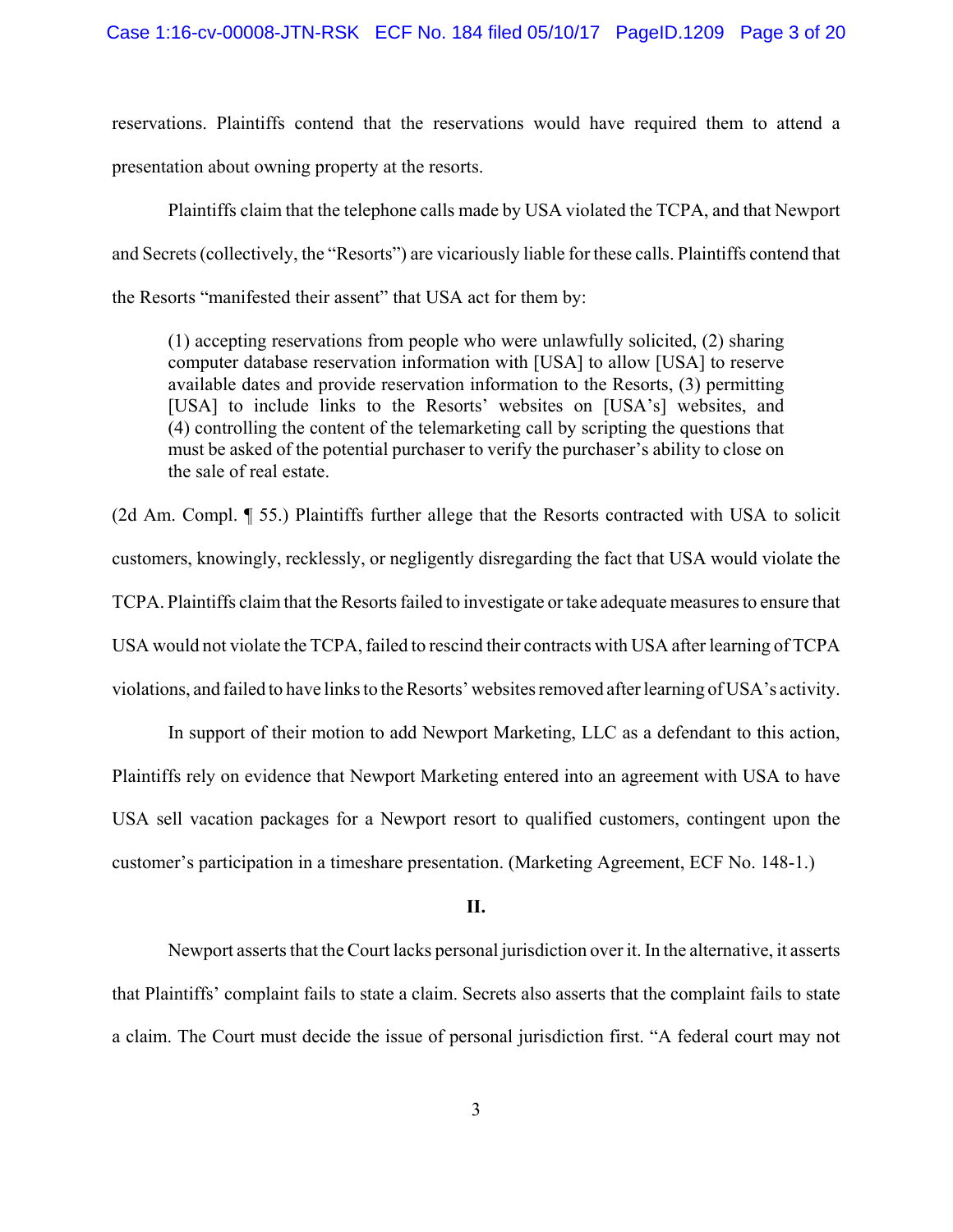# Case 1:16-cv-00008-JTN-RSK ECF No. 184 filed 05/10/17 PageID.1210 Page 4 of 20

assume jurisdiction to decide the merits of a dispute; it must satisfy itself in the first instance that it has jurisdiction over the parties and the subject matter." *Miami Valley Fair Housing Ctr., Inc. v. Steiner & Assocs., Inc.*, 483 F. App'x 67, 70 (6th Cir. 2012). When the issue is raised, the plaintiff bears the burden of establishing personal jurisdiction over the defendant. *Beydoun v. Wataniya Rest. Holding, Q.S.C.*, 768 F.3d 499, 504 (6th Cir. 2014).

The Court has three options for ruling on the motion to dismiss for lack of personal jurisdiction, it may: (1) "decide the motion upon the affidavits alone"; (2) "permit discovery in aid of deciding the motion"; or (3) "conduct an evidentiary hearing to resolve any apparent factual questions." *Theunissen v. Matthews*, 935 F.2d 1454, 1458 (6th Cir. 1991). Where, as here, the court considers only the parties' written submissions, "the plaintiff must make only a *prima facie* showing that personal jurisdiction exists." *Id.* Regardless of the method employed to rule on the motion, the plaintiff cannot "rest on his pleadings to answer the movant's affidavits, but must set forth, by affidavit or otherwise [,] . . . specific facts showing the court has jurisdiction." *Id.* (quotation omitted). When ruling on such a motion without conducting an evidentiary hearing, the Court must consider the pleadings and affidavits in the light most favorable to the nonmoving party. *Beydoun*, 768 F.3d at 504. Nevertheless, the Court may accept as true uncontroverted factual assertions of the defendant, provided they are "consistent with the representations of the plaintiff." *Kerry Steel, Inc. v. Paragon Indus., Inc.*, 106 F.3d 147, 153 (6th Cir. 1997).

In a federal-question case like this one, personal jurisdiction exists if the defendant would be subject to personal jurisdiction under the forum state's long-arm statute and if "'exercise of personal jurisdiction would not deny the defendant[ ] due process.'" *Bird v. Parsons*, 289 F.3d 865, 871 (6th Cir. 2002) (quoting *Mich. Coal. of Radioactive Material Users, Inc. v. Griepentrog*, 954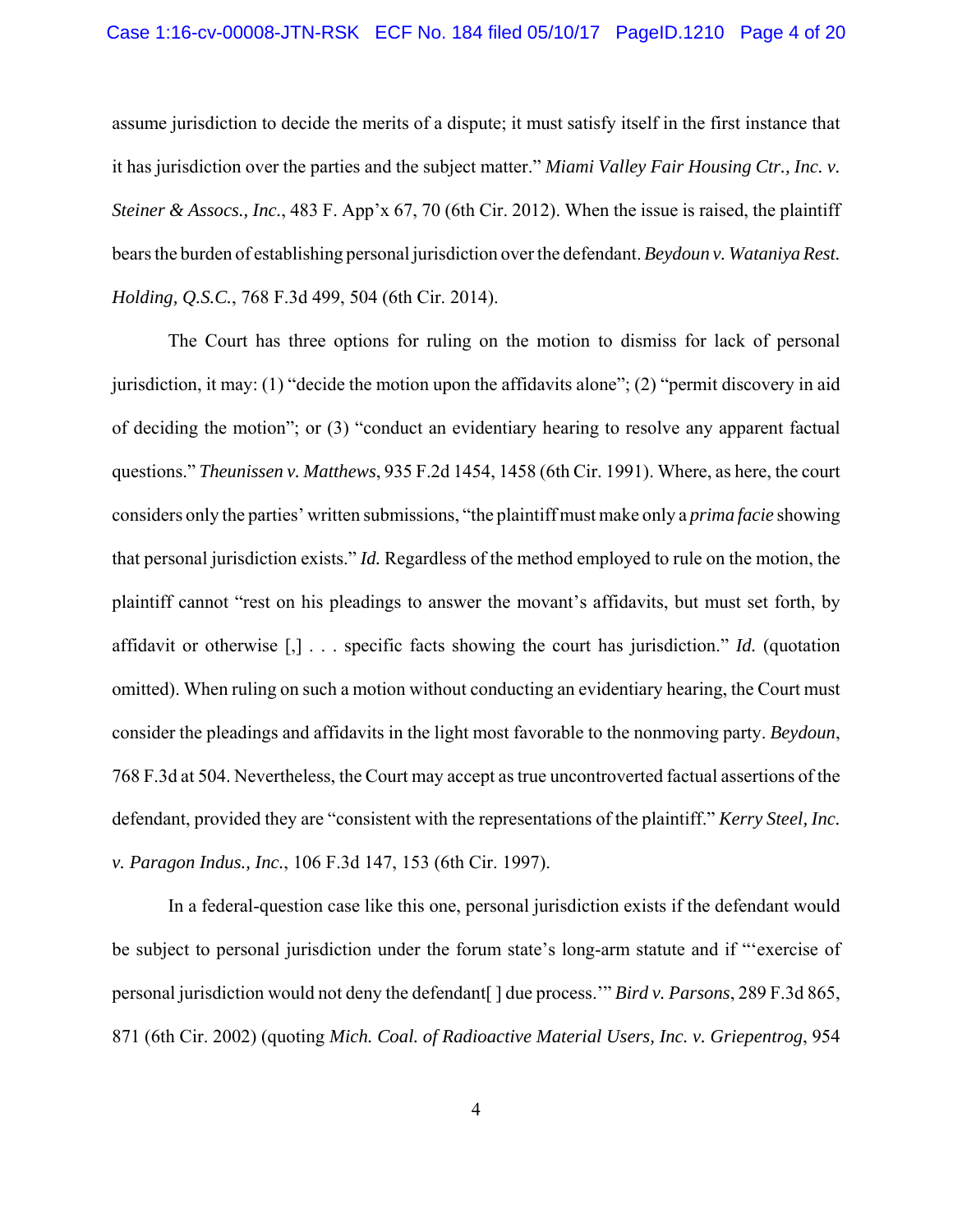F.2d 1174, 1176 (6th Cir. 1992)). Due process concerns are governed by the standard articulated in *International Shoe* and its progeny: ensuring that a defendant has "certain minimum contacts with [the forum state] such that maintenance of the suit does not offend 'traditional notions of fair play and substantial justice.'" *Int'l Shoe Co. v. Washington*, 326 U.S. 310, 316 (1945) (quoting *Milliken v. Meyer*, 311 U.S. 457, 463 (1940)).

# A. General Jurisdiction

Personal jurisdiction may be general or limited. Michigan's long-arm statute for general

personal jurisdiction over a corporation provides that

[t]he existence of any of the following relationships between a corporation and the state shall constitute a sufficient basis of jurisdiction to enable the courts of record of this state to exercise general personal jurisdiction over the corporation and to enable such courts to render personal judgments against the corporation.

(1) Incorporation under the laws of this state.

(2) Consent, to the extent authorized by the consent and subject to the limitations provided in section.

(3) The carrying on of a continuous and systematic part of its general business within the state.

Mich. Comp. Laws § 600.711.

The Newport entities (including Newport Marketing, LLC) have not been incorporated under

the laws of Michigan, are not residents of Michigan, do not maintain any offices or employees in

Michigan, and are not licensed or registered to conduct business in Michigan. (Hurowitz Aff., ECF

No. 158-1.) Nevertheless, Plaintiffs assert that Newport conducts continuous and systematic

business in Michigan, as evidenced by the fact that

[USA] sent Plaintiffs['] qualifying information, including telephone recordings, to [Newport], Newport reviewed the Michigan resident's qualifying information and valid credit card before emailing [USA] to go ahead and confirm the reservation with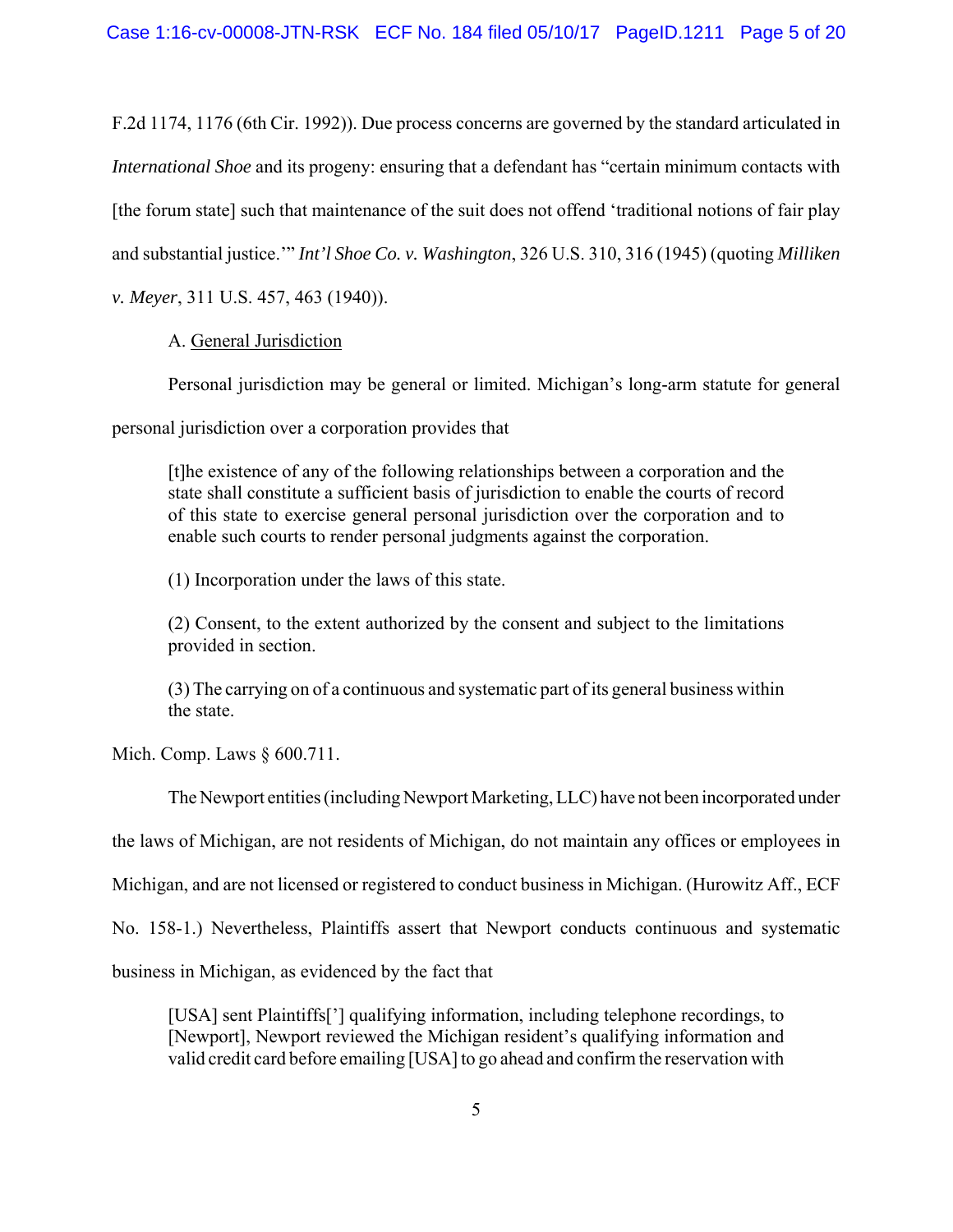these Plaintiffs. Upon receipt of [Newport's] reservation confirmation, [USA] mailed a confirmation package for [Newport] to these Plaintiffs' Michigan address. In addition, discovery will undoubtedly reveal numerous other reservations, and even timeshare purchases, by Michigan residents . . . .

(Pls' Response Br. 7., ECF No. 161.) In other words, Plaintiffs assert that Newport conducted systematic business in Michigan by receiving and responding to reservation requests from Plaintiffs, and probably others in Michigan. Even if this satisfies the requirements of Mich. Comp. Laws § 600.711(3), it is not sufficient to establish general jurisdiction for purposes of due process.

Due process prevents a court from asserting general jurisdiction unless a corporation's affiliations with the forum state are so "'continuous and systematic' as to render [the corporation] essentially at home in the forum state." *Goodyear Dunlop Tires Operations, S.A. v. Brown*, 564 U.S. 915, 919 (2011) (quoting *Int'l Shoe*, 326 U.S. at 317). "A corporation's 'continuous activity of some sorts within a state,'... 'is not enough to support the demand that the corporation be amenable to suits unrelated to that activity.'" *Id.* at 927 (quoting *Int'l Shoe*, 326 U.S. at 318). For example, "mere purchases [in the forum state], even if occurring at regular intervals," is not enough to permit the exercise of general jurisdiction. *Helicopteros Nacionales de Colombia, S.A. v. Hall*, 466 U.S. 408, 418 (1984). Plaintiffs have not alleged continuous and systematic activity by Newport sufficient to make Newport "at home" in Michigan. In *Perkins v. Benguet Consolidated Mining Co.*, 342 U.S. 437 (1952), which is considered the "textbook case of general jurisdiction appropriately exercised," *Donahue v. Far Eastern Air Transport Cop.*, 652 F.2d 1032, 1037 (D.C. Cir. 1981), the forum state was the corporation's temporary place of business. *Perkins*, 342 U.S. at 447-48. In contrast, Plaintiffs have alleged only that some of Newport's customers, or potential customers, are from Michigan. Thus, the Court does not have general personal jurisdiction over Newport.

### B. Limited Jurisdiction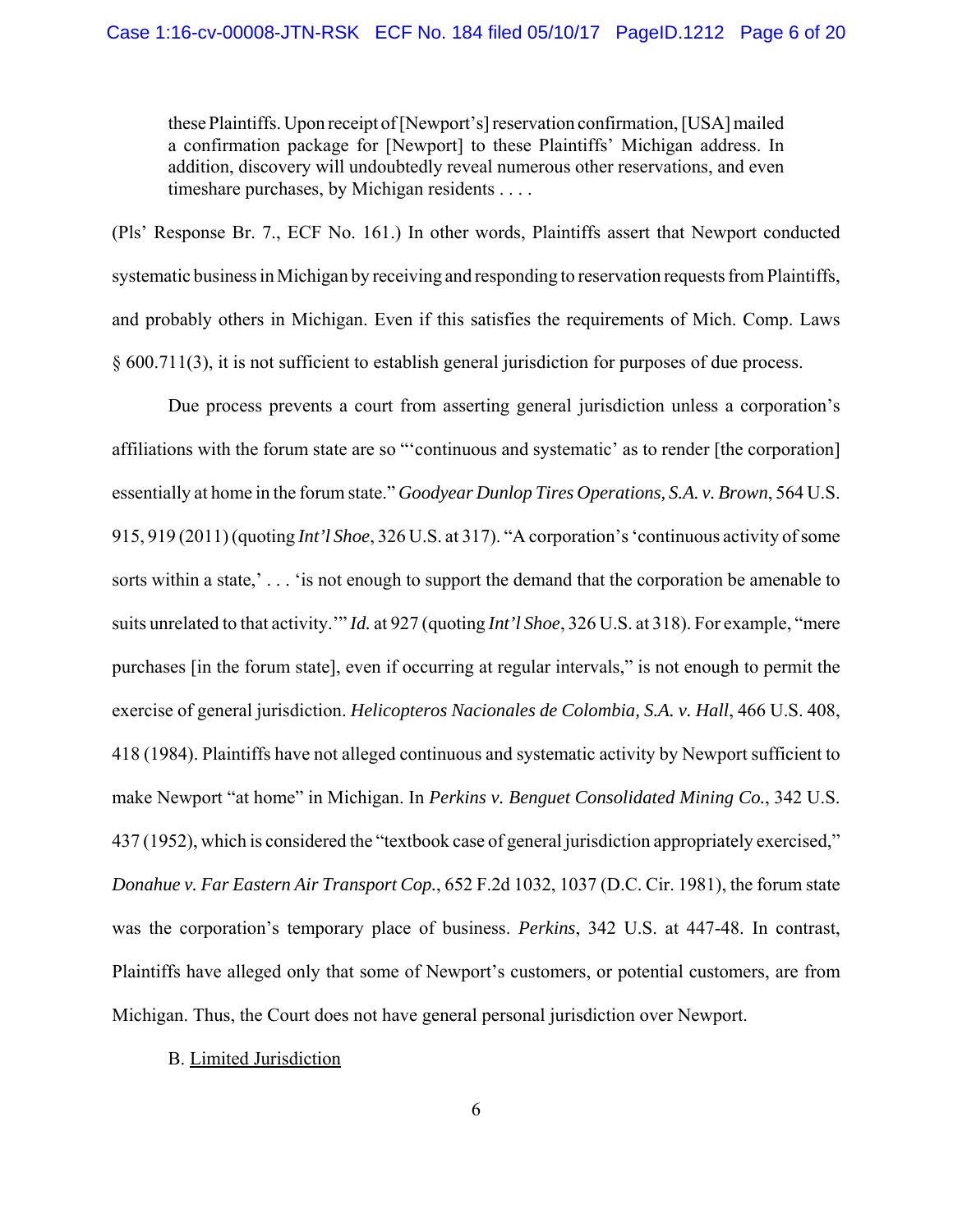As to limited personal jurisdiction, the relevant portion of Michigan's long-arm statute permits the exercise of limited jurisdiction in a suit "arising out of the act or acts which create any of the following relationships: . . . (1) [t]he transaction of any business within the state"; "(2) [t]he doing or causing any act to be done, or consequences to occur, in the state resulting in an action for tort"; or "(5) Entering into a contract for services to be performed or for materials to be furnished in the state by the defendant." Mich. Comp. Laws  $\S 600.715$ . Plaintiffs rely on subsections (1) and (5). Subsection (1) is satisfied by "the slightest act of business in Michigan." *Lanier v. Am. Bd. of Endodontics*, 843 F.2d 901, 906 (6th Cir. 1988). Plaintiffs assert that Newport's receipt of their reservation, and then its email to USA expressing a willingness to accept their reservation, constitutes an act of business in Michigan sufficient to establish limited personal jurisdiction under Mich. Comp. Laws § 600.715(1). The Court disagrees. Plaintiffs' cause of action arises from the telephone calls that they received, not from Newport's receipt or acceptance of their reservations. *See Helicopteros*, 466 U.S. at 414 n.8 (noting that "a State exercises [limited] personal jurisdiction over a defendant in a suit arising out of or related to the defendant's contacts with the forum").

Plaintiffs also rely subsection (5), referring to a marketing agreement between Newport Marketing, LLC and USA. Plaintiffs claim that Newport Marketing entered into a contract for services to be performed or materials to be furnished in Michigan. Plaintiffs assert that this contract is evidence of a "telemarketing scheme [between USA and Newport] that contemplated and desired qualified customers from Michigan." (Pls.' Br. 8.) Plaintiffs also assert that Newport Marketing is an alter ego of Newport. "The alter-ego theory of personal jurisdiction, in the parent-subsidiary context, provides that 'a non-resident parent corporation is amenable to suit in the forum state if the parent company exerts so much control over the subsidiary that the two do not exist as separate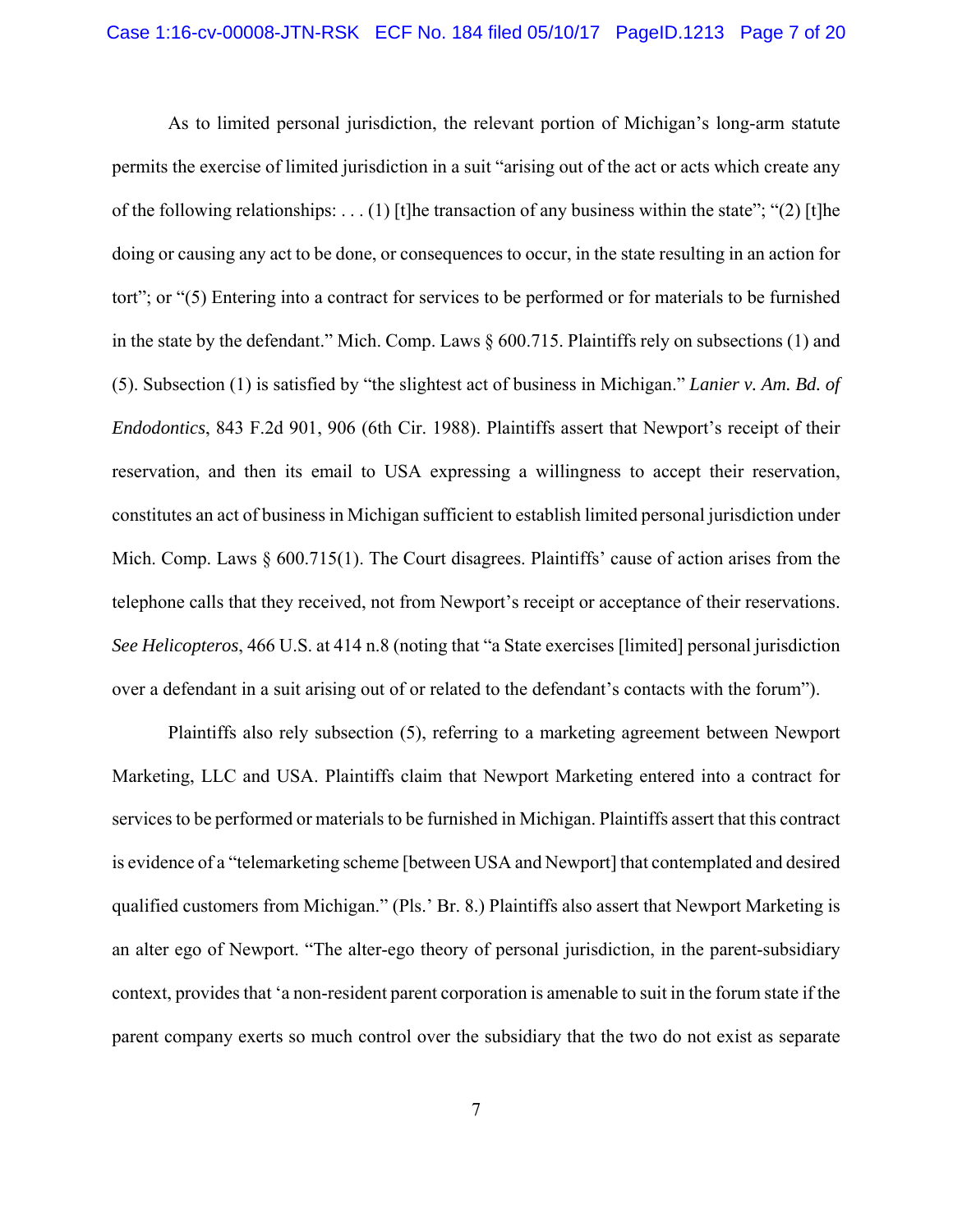# Case 1:16-cv-00008-JTN-RSK ECF No. 184 filed 05/10/17 PageID.1214 Page 8 of 20

entities but are one and the same for purposes of jurisdiction.'" *Estate of Thompson ex rel. Estate of Rakestraw v. Toyota Motor Corp. World Wide*, 545 F.3d 357, 362 (6th Cir. 2008) (quoting *Danton v. Innovative Gaming Corp.*, 246 F. Supp. 2d 64, 72 (D. Me. 2003)). Plaintiffs note that Newport Marketing has the same mailing address, manager, and attorney as Newport.

Even assuming that Newport Marketing, LLC is an alter ego for Newport, the contract with USA does not provide for "services to be performed or for materials to be furnished in the state "*by the defendant*," i.e., Newport. *See* Mich. Comp. Laws § 600.715(5) (emphasis added). Rather, the contract provides for marketing services to be performed by USA. Moreover, any services provided by Newport resulting from the sale of a vacation package would not be provided in Michigan. Thus, by itself, the agreement does not allow for the Court to exercise limited jurisdiction over Newport under Michigan's long-arm statute.

In addition, Plaintiffs have not established a *prima facie* case that the exercise of limited jurisdiction would not offend "traditional notions of fair play and substantial justice." *Int'l Shoe*, 326 U.S. at 316. The "constitutional touchstone" for the exercise of personal jurisdiction "remains whether the defendant purposefully established 'minimum contacts' in the forum State." *Burger King Corp. v. Rudzewicz*, 471 U.S. 462, 474 (1985) (quoting *Int'l Shoe*, 326 U.S. at 316). The Sixth Circuit has articulated a three-part test for determining the appropriateness of a federal court's exercise of limited personal jurisdiction: (1) "the defendant must purposefully avail himself of the privilege of acting in the forum state or causing a consequence in the forum state;" (2) "the cause of action must arise from the defendant's activities there;" and (3) "the acts of the defendant or consequences caused by the defendant must have a substantial enough connection with the forum state to make the exercise of jurisdiction over the defendant reasonable." *S. Mach. Co. v. Mohasco*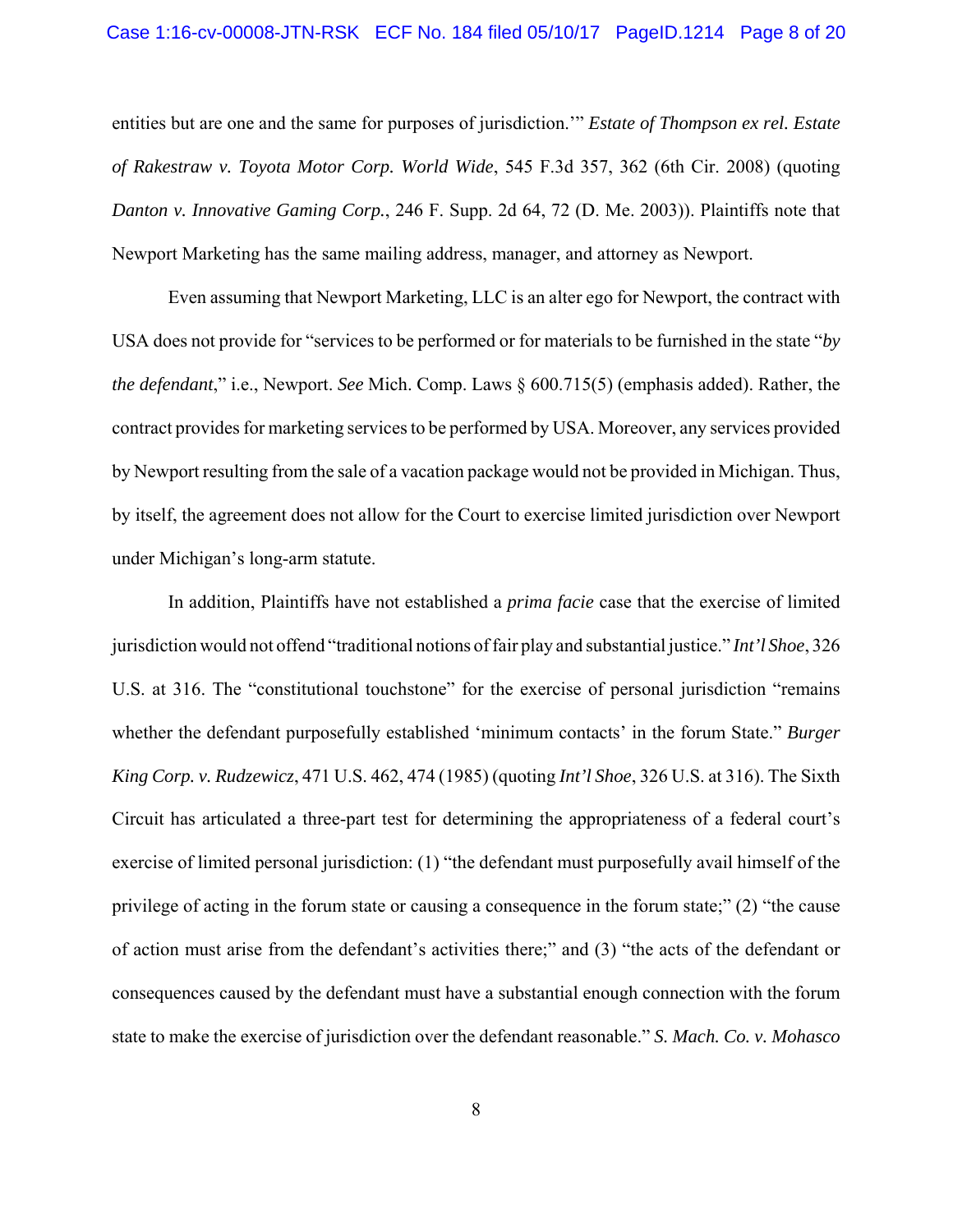*Indus., Inc.*, 401 F.2d 374, 381 (6th Cir. 1968). The defendant's conduct and connection to the forum state must be such that he "'should reasonably anticipate being haled into court there.'" *Burger King*, 471 U.S. at 474 (quoting *World-Wide Volkswagen Corp. v. Woodson*, 444 U.S. 286, 295 (1980)). "This 'purposeful availment' requirement ensures that a defendant will not be haled into a jurisdiction solely as a result of 'random,' 'fortuitous,' or 'attenuated' contacts, or of the 'unilateral activity of another party or a third person.'" *Burger King*, 471 U.S. at 475 (internal citation omitted).

As indicated, Plaintiffs have not alleged that Newport purposefully established minimum contacts in Michigan. Indeed, Plaintiffs do not allege that Newport took any action in relation to Michigan other than responding to a reservation request from Michigan residents. However, USA's telephone calls gave rise to this lawsuit, not Newport's response. The calls were made by a third party, USA. Moreover, Newport's response is not "purposeful availment." *See Witbeck v. Bill Cody's Ranch Inn*, 411 N.W.2d 659, 673 (Mich. 1987) (advertising in Michigan and sending a brochure in response to a request by a Michigan resident is not purposeful availment); *accord Mozdy v. Lopez*, 494 N.W.2d 356, 360 (Mich. Ct. App. 1992) ("limited personal jurisdiction may not be exercised on the basis of advertising campaigns regarding services to be performed out of state where the effect of the advertisements causes Michigan residents to leave the state").

Plaintiffs also claim that USA acted as Newport's agent when making the calls to Plaintiffs. A seller may be subject to personal jurisdiction for the acts of its agent. *See Johansen v. HomeAdvisor, Inc.*, No. 2:16-cv-121, 2016 WL 6432821, at \*4 (S.D. Ohio Oct. 31, 2016). As discussed in Section IV *infra*, however, Plaintiffs' allegations are insufficient to establish that USA acted as Newport's agent. Moreover, as Newport notes, Plaintiffs' telephone numbers have New York area codes. They are not Michigan phone numbers. There is no indication that USA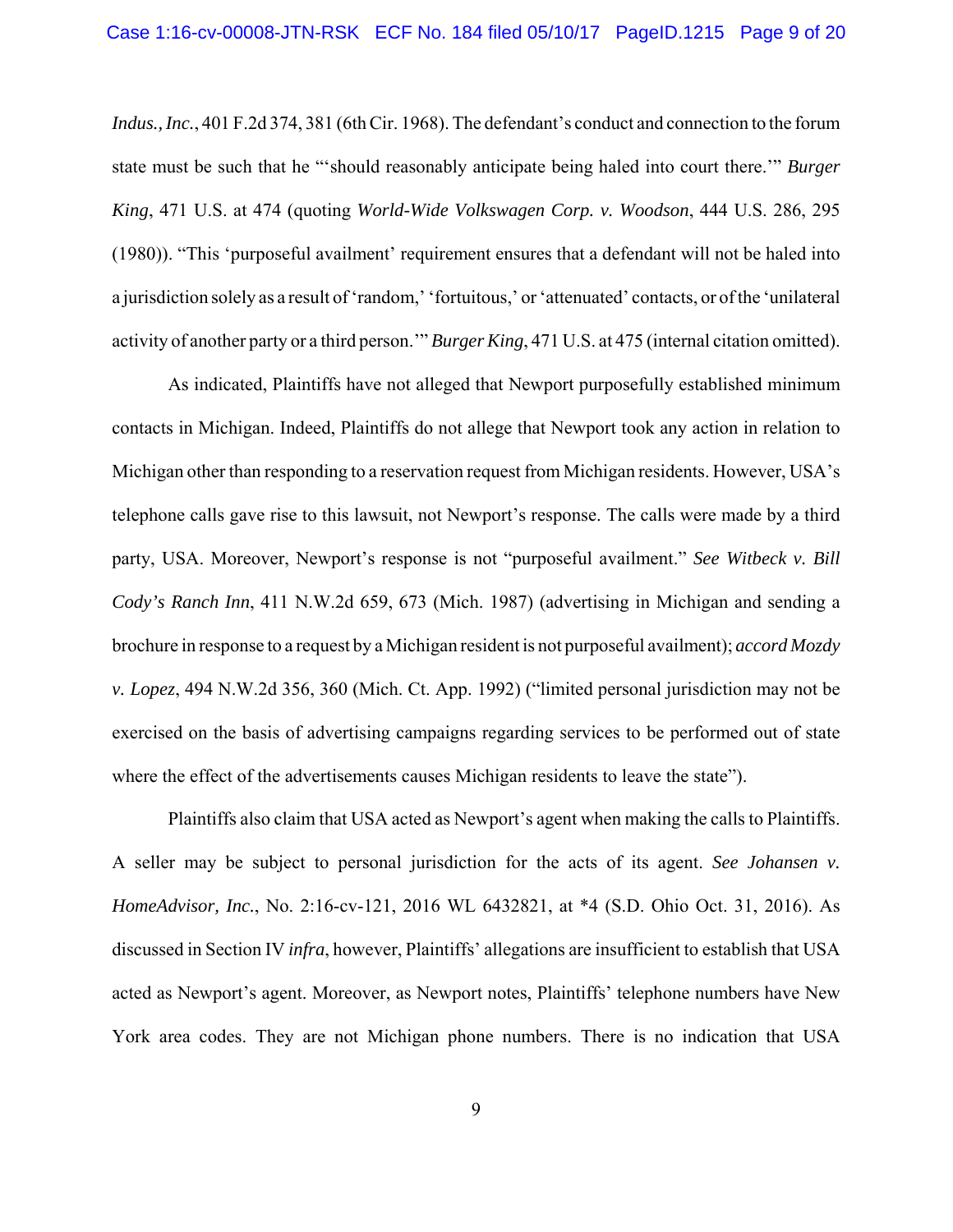purposefully directed any of its calls to Michigan. Thus, Plaintiffs have not satisfied their burden of establishing that the Court has personal jurisdiction over a claim against Newport. Accordingly, Newport will be dismissed for lack of personal jurisdiction.

#### **III.**

Secrets asserts that Plaintiffs' complaint fails to state a claim. A complaint may be dismissed for failure to state a claim if it fails "'to give the defendant fair notice of what the . . . claim is and the grounds upon which it rests.'" *Bell Atl. Corp. v. Twombly*, 550 U.S. 544, 555 (2007) (quoting *Conley v. Gibson*, 355 U.S. 41, 47 (1957)). While a complaint need not contain detailed factual allegations, a plaintiff's allegations must include more than labels and conclusions. *Twombly*, 550 U.S. at 555; *Ashcroft v. Iqbal*, 556 U.S. 662, 678 (2009) ("Threadbare recitals of the elements of a cause of action, supported by mere conclusory statements, do not suffice."). The court must determine whether the complaint contains "enough facts to state a claim to relief that is plausible on its face." *Twombly*, 550 U.S. at 570. "A claim has facial plausibility when the plaintiff pleads factual content that allows the court to draw the reasonable inference that the defendant is liable for the misconduct alleged." *Iqbal*, 556 U.S. at 679. Although the plausibility standard is not equivalent to a "'probability requirement,' . . . it asks for more than a sheer possibility that a defendant has acted unlawfully." *Iqbal*, 556 U.S. at 678 (quoting *Twombly*, 550 U.S. at 556). "[W]here the wellpleaded facts do not permit the court to infer more than the mere possibility of misconduct, the complaint has alleged – but it has not 'show[n]' – that the pleader is entitled to relief." *Iqbal*, 556 U.S. at 679 (quoting FED. R. CIV. P. 8(a)(2)).

In ruling on a Rule 12(b)(6) motion to dismiss, the Court may only consider "the [c]omplaint and any exhibits attached thereto, public records, items appearing in the record of the case and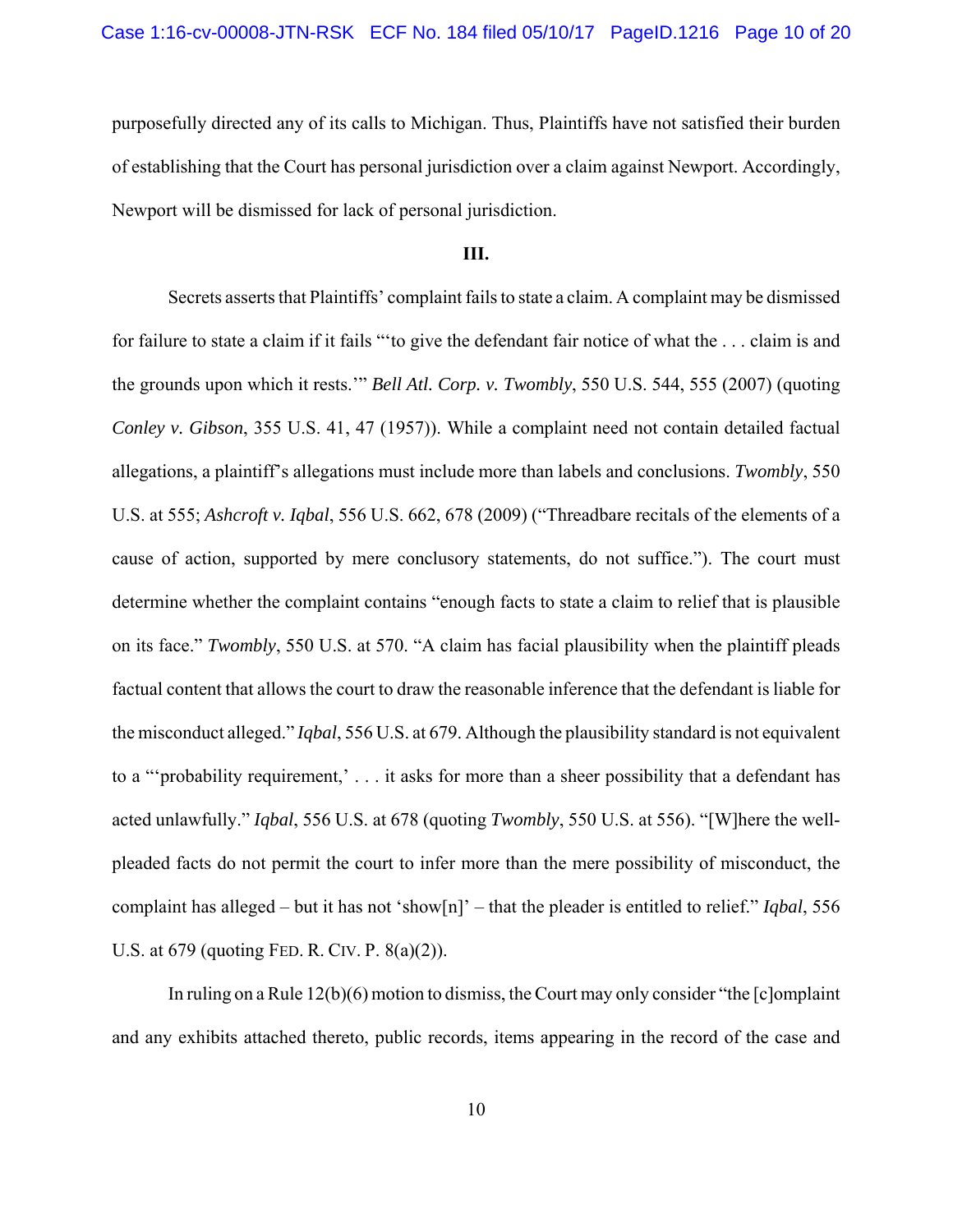exhibits attached to defendant's motion to dismiss so long as they are referred to in the [c]omplaint and are central to the claims contained therein." *Bassett v. Nat'l Collegiate Athletic Ass'n*, 528 F.3d 426, 430 (6th Cir. 2008).

**IV.**

Under the TCPA, the party who makes or initiates a call not permitted by the statute is

directly liable, but the TCPA also permits vicarious liability.

Our rules have long drawn a distinction between the telemarketer who initiates a call and the seller on whose behalf a call is made. In accordance with those rules, . . . a seller is not directly liable for a violation of the TCPA unless it initiates a call, but may be held vicariously liable under federal common law agency principles for a TCPA violation by a third-party telemarketer.

*In re DISH Network, LLC*, 28 F.C.C. Rcd. 6574, 6582 ¶ 24 (2013).

Plaintiffs assert that the Resorts are vicariously liable for the calls made by USA. An entity

may be vicariously liable for TCPA violations "under a broad range of agency principles, including

not only formal agency, but also principles of apparent authority and ratification." *Id.* at 6584. As

the FCC has explained:

The classical definition of "agency" contemplates "the fiduciary relationship that arises when one person (a 'principal') manifests assent to another person (an 'agent') that the agent shall act on the principal's behalf and subject to the principal's control." Potential liability under general agency-related principles extends beyond classical agency, however. A principal may be liable in circumstances where a third party has apparent (if not actual) authority. Such "[a]pparent authority holds a principal accountable for the results of third-party beliefs about an actor's authority to act as an agent when the belief is reasonable and is traceable to a manifestation of the principal." Other principles of agency law may support liability in particular cases. For example, a seller may be liable for the acts of another under traditional agency principles if it ratifies those acts by knowingly accepting their benefits. Such ratification may occur "through conduct justifiable only on the assumption that the person consents to be bound by the act's legal consequences."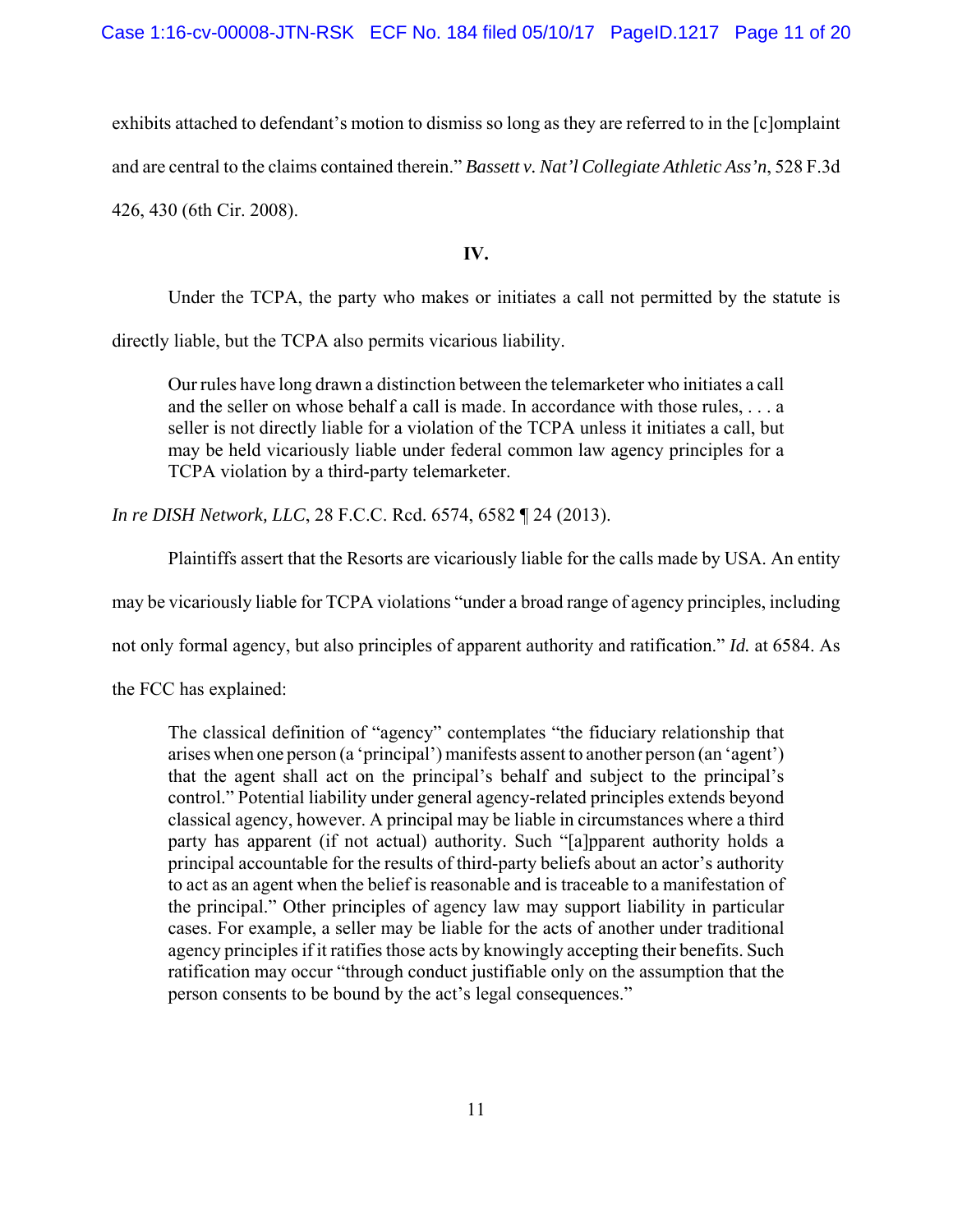*Id.* at 6586–87 | 34 (footnotes omitted). In other words, the Resorts may be liable for the actions of USA, if USA made the telephone calls as an agent of the Resorts within the scope of its actual or apparent authority, or if the Resorts ratified USA's actions.

#### A. Actual Authority

"An essential element of agency is the principal's right to control the agent's actions." *Id.* Restatement (Third) of Agency § 1.01 cmt. f(1). In particular, "[t]he power to give interim instructions distinguishes principals in agency relationships from those who contract to receive services provided by persons who are not agents." *Id.* "An agent acts with actual authority when, at the time of taking action that has legal consequences for the principal, the agent reasonably believes, in accordance with the principal's manifestations to the agent, that the principal wishes the agent so to act." *Id.* § 2.01.

In this case, nothing in the complaint permits a reasonable inference that the Resorts had the right to control USA, or gave actual authority to USA to make automated telephone calls in violation of the TCPA. Even if the Resorts contracted with USA to solicit customers, that does not mean that the Resorts had the right to control USA or conferred on them the authority to solicit customers through improper means.

In support of its motion to amend the complaint, Plaintiffs seek to add Newport Marketing, LLC as a defendant, based on a contract between Newport Marketing and USA. Plaintiff contends that Newport Marketing is an "alter ego entity" of Newport, created for the purpose of "absorb[ing] the liability for the anticipated violations of the TCPA that would arise" from entering into a telemarketing agreement with a "bogus travel agent." (Br. in Supp. of Mot. to Amend. 3, ECF No. 174.) However, the existence of a contract is not, in itself, sufficient to create an agency relationship.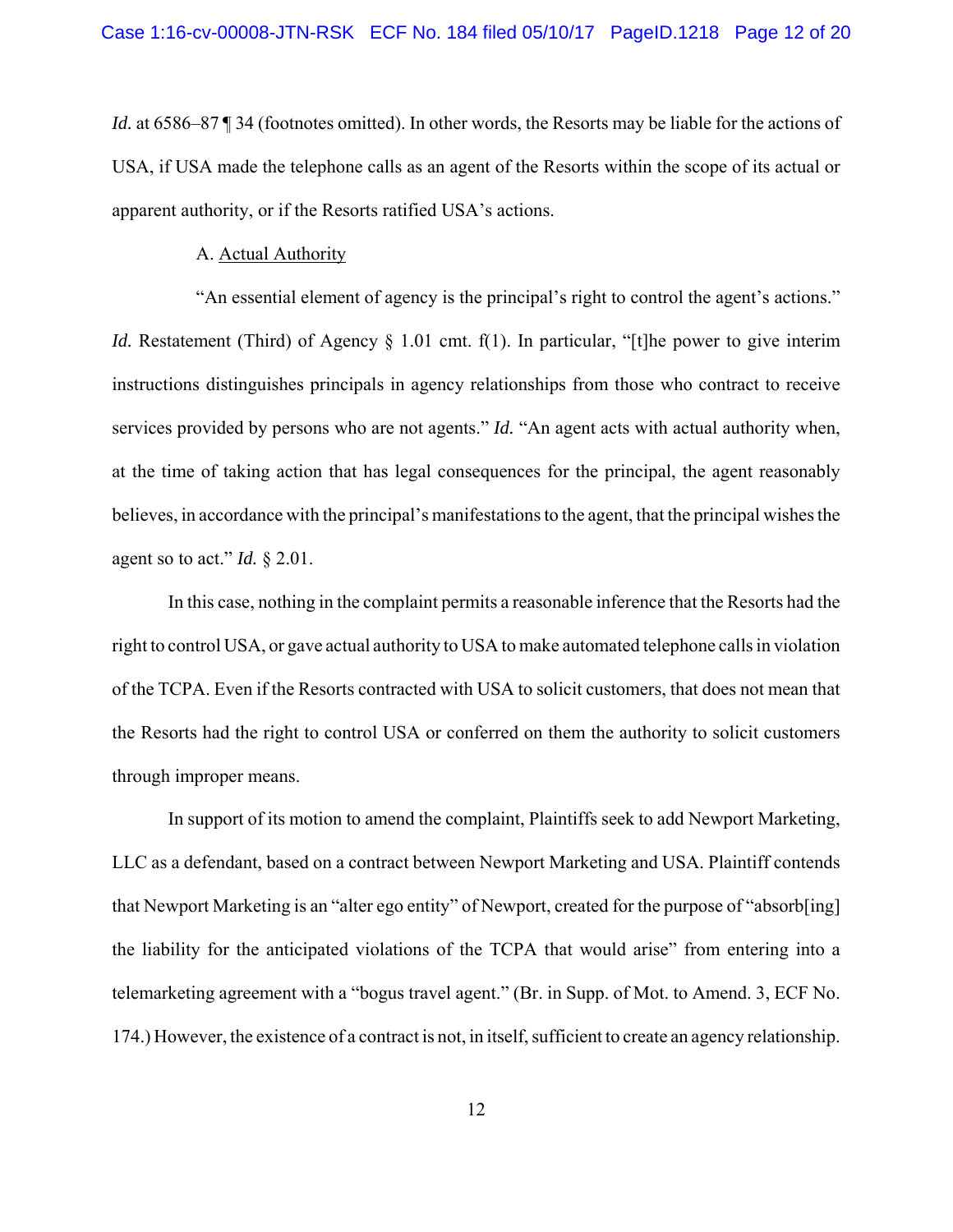*See Jackson v. Caribbean Cruise Line, Inc.*, 88 F. Supp. 3d 129, 138 (E.D.N.Y. 2015). Moreover, the contract between USA and Newport Marketing does not confer actual authority on USA to make calls in violation of the TCPA. To the contrary, the contract expressly provides that: USA is an independent contractor and that Newport Marketing does not have a right to control USA; USA has full power and authority to select the means of performing its work without detailed direction or control from Newport Marketing; USA will comply with all applicable laws, including federal "Do Not Call" laws; and USA will comply with Newport Marketing's do-not-call policy. (Marketing Agreement, ECF No. 148-1.) Based on this contract, USA could not have reasonably believed that Newport had given it authority to make calls to Plaintiffs in violation of the TCPA.

# B. Apparent Authority

"[U]nder the theory of apparent authority, a principal will incur liability for the acts of an 'agent' if the principal 'held the agent out to third parties as possessing sufficient authority to commit the particular act in question, and there was reliance upon the apparent authority.'" *Keating v. Peterson's Nelnet, LLC*, 615 F. App'x 365, 374 (6th Cir. 2015) (quoting *Jones v. Federated Fin. Reserve Corp.*, 144 F.3d 961, 965 (6th Cir. 1998)). "'The apparent power of an agent is to be determined by the act *of the principal and not by the acts of the agent*[.]'" *Brainard v. Am. Skandia Life Assurance Corp.*, 432 F.3d 655, 663 (6th Cir. 2005) (quoting *Master Consol. Corp. v. BancOhio Nat'l Bank*, 575 N.E.2d 817, 822 (Ohio 1991)). According to the FCC:

[A]pparent authority may be supported by evidence that the seller allows the outside sales entity access to information and systems that normally would be within the seller's exclusive control, including: access to detailed information regarding the nature and pricing of the seller's products and services or to the seller's customer information. The ability by the outside sales entity to enter consumer information into the seller's sales or customer systems, as well as the authority to use the seller's trade name, trademark and service mark may also be relevant. It may also be persuasive that the seller approved, wrote or reviewed the outside entity's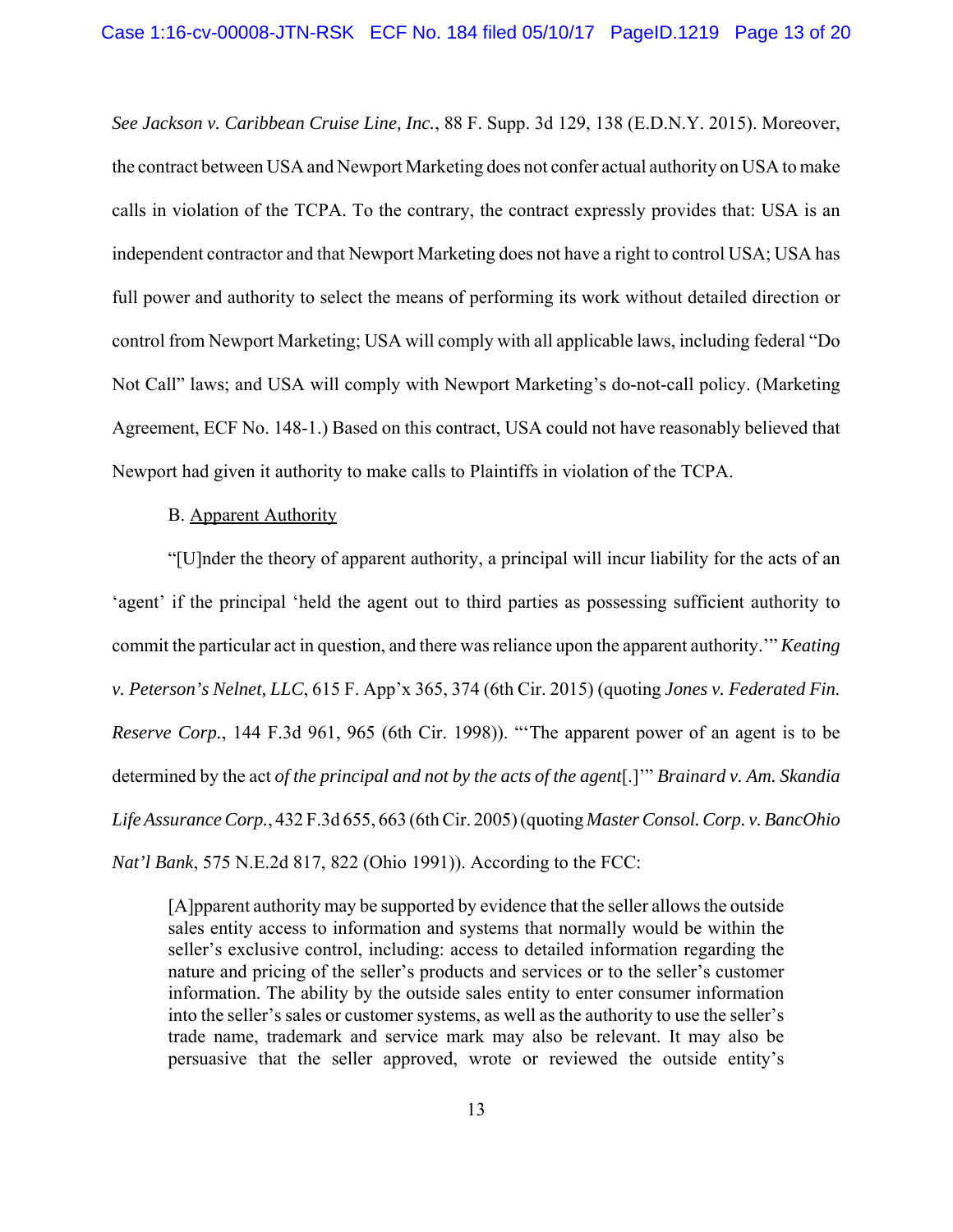telemarketing scripts. Finally, a seller would be responsible under the TCPA for the unauthorized conduct of a third-party telemarketer that is otherwise authorized to market on the seller's behalf if the seller knew (or reasonably should have known) that the telemarketer was violating the TCPA on the seller's behalf and the seller failed to take effective steps within its power to force the telemarketer to cease that conduct.

*In re DISH Network*, 28 F.C.C. Rcd. at 6592 ¶ 46.<sup>3</sup>

In this case, there are no well-pleaded allegations that the Resorts gave USA access to detailed information about the Resorts' pricing, services, or customer information, or gave USA the ability to enter consumer information into the Resorts' systems. Although USA knew the price of the vacation package, and was able to determine the availability of specific resorts in order to initiate reservations, Plaintiffs were required to confirm their reservations directly with the Resorts themselves; USA could not finalize the reservation. There is also no allegation that the Resorts allowed USA to use their names, trademarks, or service marks (except to refer to the resort properties). Instead, Plaintiffs have alleged that the recorded call referred to a "Disney" vacation (though Disney has no apparent or alleged connection to the Resorts; in fact, Secrets' resorts are not located in Florida or California), and that USA directed Plaintiffs to a website with links to many resort properties, some of which are owned by Newport or Secrets. Although "this website may support an inference of a business relationship broadly, it simply does not imply an agency relationship and does not alone link [Defendants] to any particular calls." *Seri v. Crosscountry Mortgage, Inc.*, No. 1:16-cv-0214-DAP, 2016 WL 5405257, at \*5 (N.D. Ohio Sept. 28, 2016).

The Court agrees with Plaintiffs that *Seri* is distinguishable from this case in some respects. In *Seri*, the telemarketer never mentioned the name of the seller and the plaintiff never alleged how

<sup>&</sup>lt;sup>3</sup>The FCC has conceded that the foregoing guidance is not binding on the Courts, and is not entitled to deference under *Chevron U.S.A. Inc. v. NRDC, Inc.*, 467 U.S. 837 (1984). *DISH Network, LLC v. FCC*, 552 F. App'x 1 (D.C. Cir. 2014).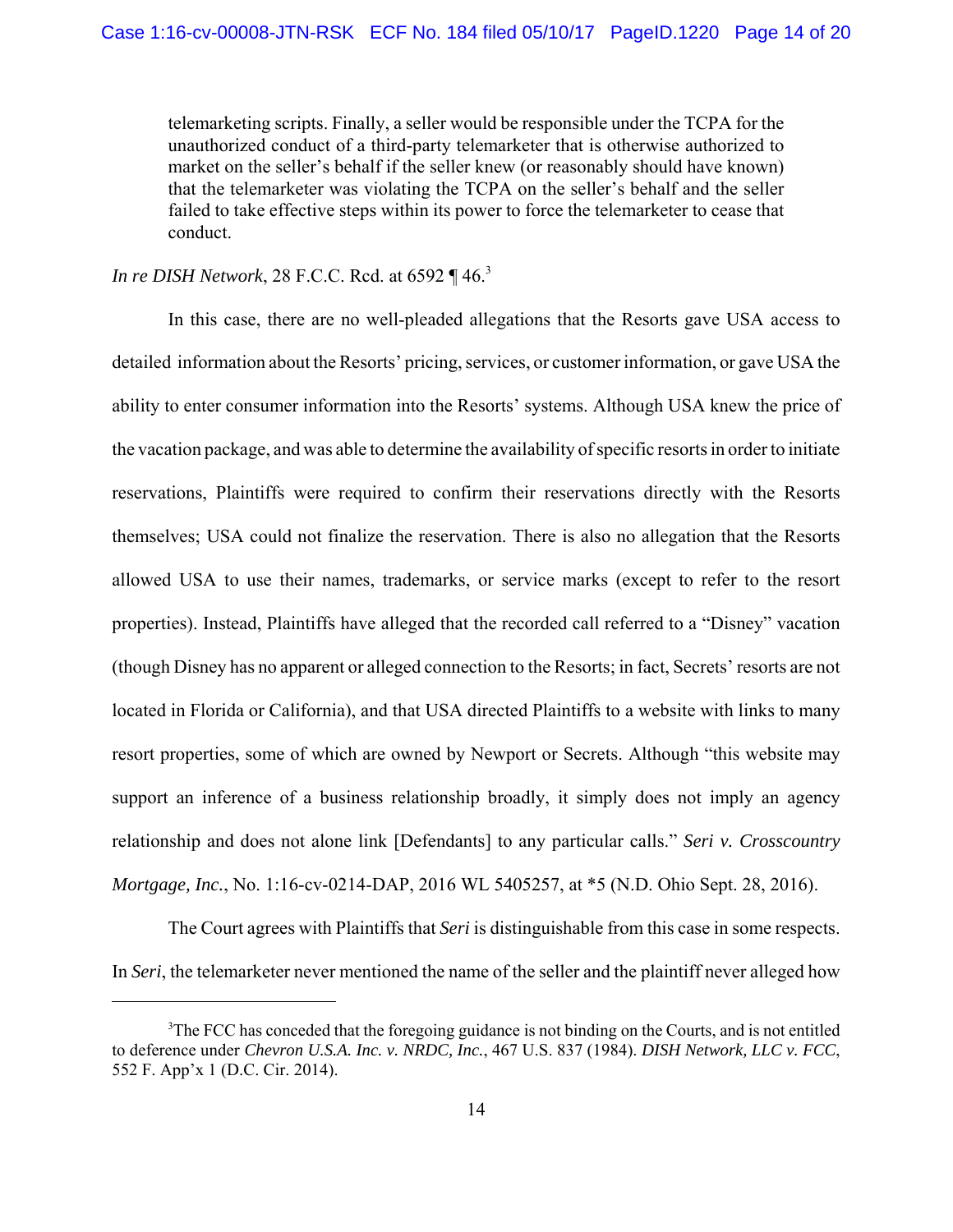the website was related to the telephone calls made to the plaintiff. Here, Plaintiffs allege that USA specifically directed them to the website containing the Resorts' information. Nevertheless, as in *Seri*, it is "unclear how or why [Plaintiffs] believe [that Defendants]–as opposed to any other specific seller–was involved in any of the calls [they] received." *Id.* at \*6. Indeed, in their previous version of the complaint, Plaintiffs sued over 50 resort owners, including Newport and Secrets, ostensibly because USA's webpage also listed resorts owned by those other entities. Plaintiffs' factual allegations in the prior version of their complaint did not distinguish one resort owner from another; the allegations lumped all of them together. Although Plaintiffs' second amended complaint does not include any resort owners other than Newport and Secrets, the complaint continues to lump them together in its allegations. It is not clear why Plaintiffs claim that Newport and Secrets, as opposed to any of the other resort owners whose properties were listed on USA's website, are vicariously liable for USA's actions toward Plaintiffs. In other words, even if Plaintiffs' allegations permit an inference that USA made telephone calls to solicit the sale of a product or service offered by the resorts identified on USA's webpage, they do not permit a reasonable inference that Newport or Secrets are vicariously liable for the particular calls that Plaintiffs received.

To establish a specific connection between USA and Secrets, Plaintiffs point to the fact that Secrets was mentioned in the boilerplate terms and conditions of USA's vacation package offer. The terms state that the participant must "attend a 90-minute or 120-minute (Secrets/Dreams), noobligation, VIP preview of the resort during your stay at each destination. This program is designed for individuals or married couples with a household annual income of at least \$50,000 or \$75,000 for Secrets/Dreams." (ECF No. 152-6.) But all that these terms establish is that USA was aware of the specific conditions that Secrets required for accepting a vacation package at a Secrets resort, and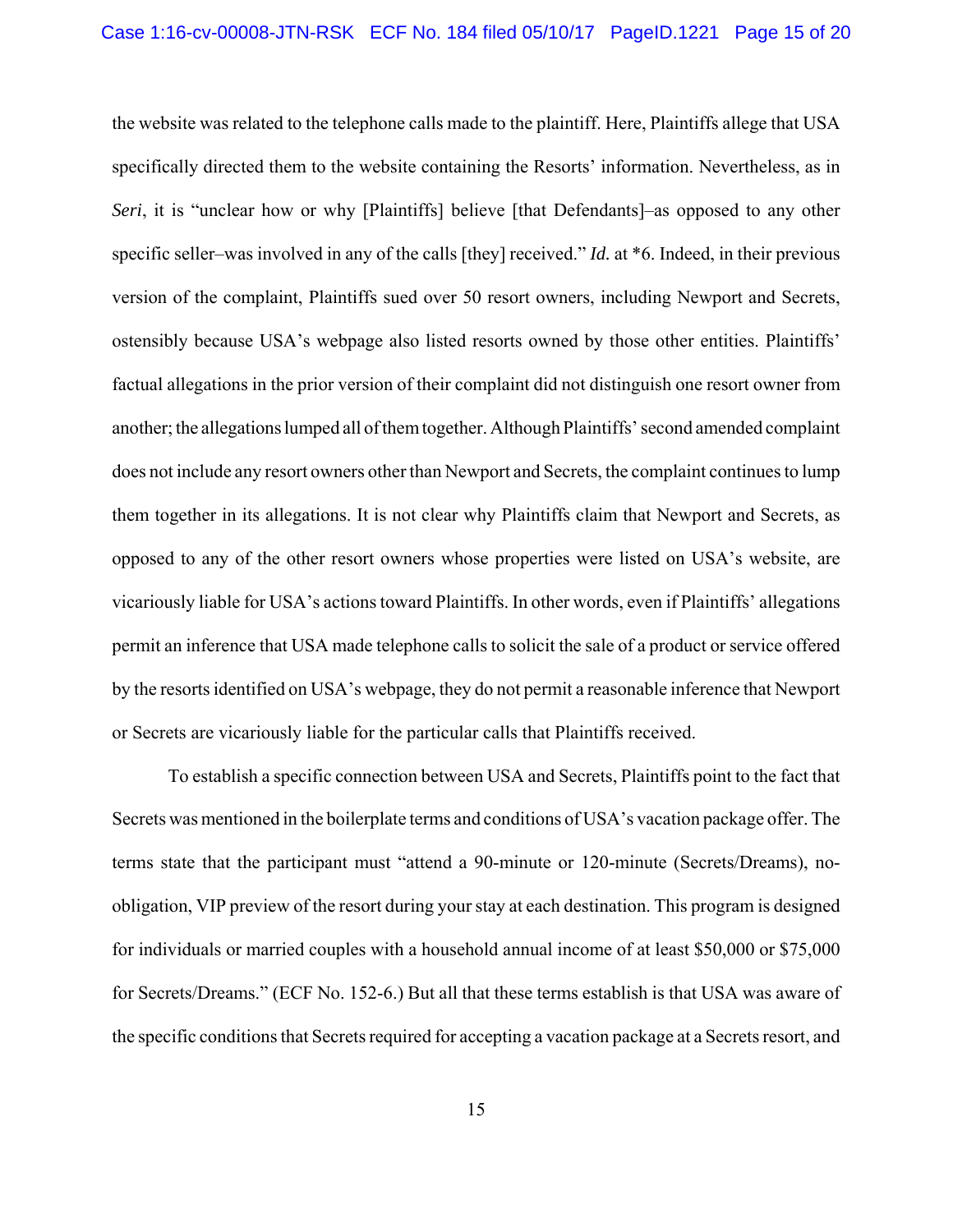that those conditions were different from those at other resorts. In fact, USA presented these terms to Plaintiffs as part of a vacation package that did not include reservation with any resort owned by Secrets. Thus, these terms do not show that USA was acting as an agent for Secrets, with actual or apparent authority from Secrets, let alone that Secrets is liable for the calls that Plaintiffs received.

### C. Ratification

Plaintiffs also contend that Defendants "manifested their asset to" (i.e., ratified) the actions of USA by accepting reservations from customers who were unlawfully solicited. "Ratification is the affirmance of a prior act done by another, whereby the act is given effect as if done by an agent acting with actual authority." Restatement (Third) of Agency § 4.01(1). A principal can ratify an act by "(a) manifesting assent that the act shall affect the person's legal relations, or (b) conduct that justifies a reasonable assumption that the person so consents." *Id.* § 4.01(2).

Plaintiffs' ratification theory suffers from several problems. First, it does not apply to Secrets because Plaintiffs do not allege that Secrets took any action in response to the calls that Plaintiffs received. Plaintiffs allege that they made reservations to stay at three resorts. None of those resorts are owned by Secrets.

Second, the well-pleaded facts in the complaint do not permit a reasonable inference that the Resorts were aware of USA's allegedly unlawful solicitations. "A person who has ratified is not bound by the ratification if it was made without knowledge of material facts about the act of the agent or other actor." Restatement (Third) of Agency § 4.06 cmt. b. Accepting a reservation request from a customer does not in itself suggest that the Resorts were aware of the manner in which the reservation was obtained. An acceptance is not effective to ratify unless it is accompanied by "actual knowledge of material facts[.]" *Id.* § 4.06, cmt.b. Ratifying a reservation facilitated by USA is not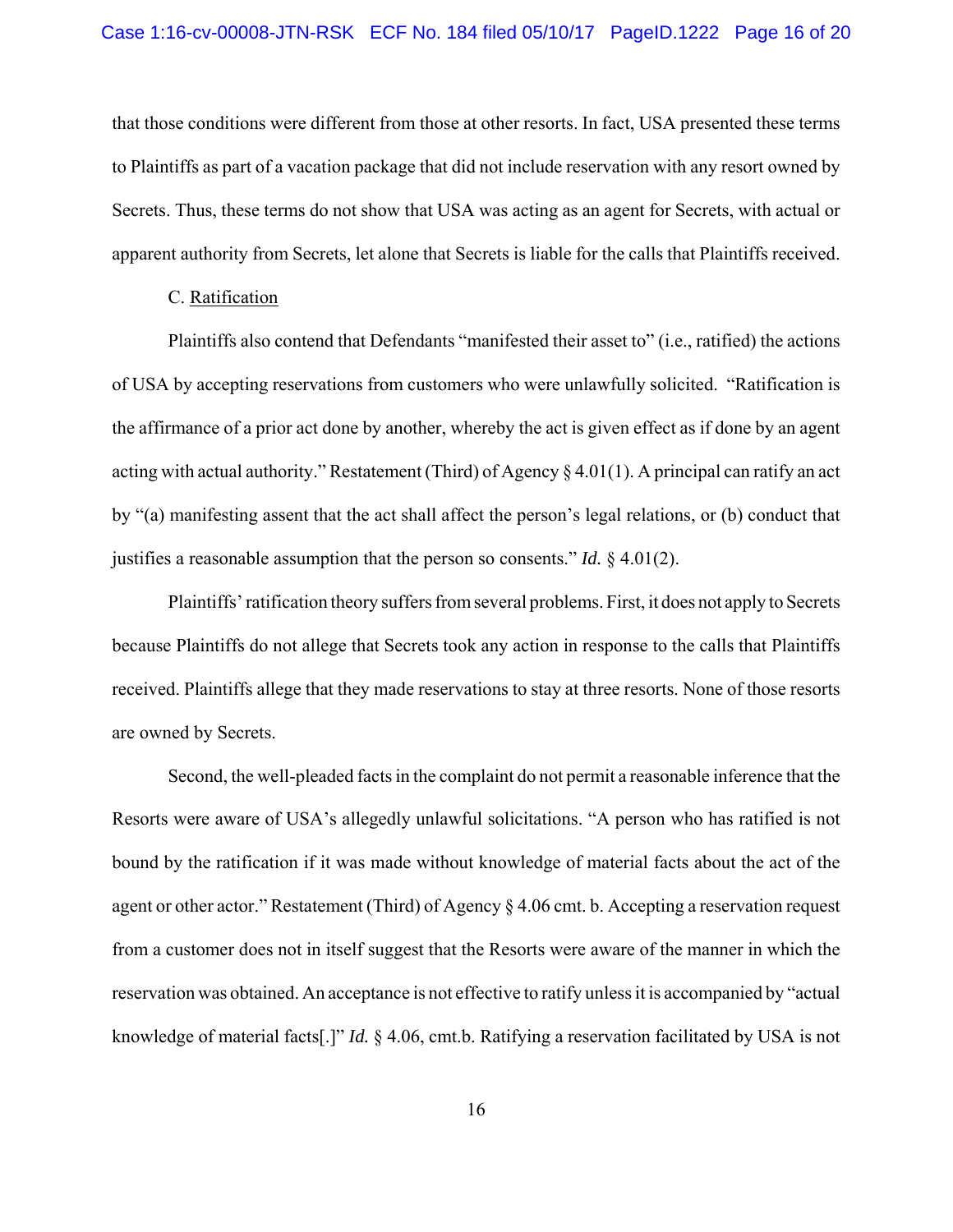the same as knowingly ratifying the conduct leading up to that reservation. *Cf. Davis v. Mut. Life Ins. Co. of N.Y.*, 6 F.3d 367, 375 (6th Cir. 1993) (insurer ratified agent's fraudulent sales methods because it was aware of those methods).

Plaintiffs also contend that the Resorts recklessly disregarded the risk that USA would violate the TCPA, but this assertion is conclusory and unsupported. In the absence of actual knowledge, "[a] factfinder may conclude that a principal has made . . . a choice [to ratify] when the principal is shown to have had knowledge of facts that would lead a reasonable person to investigate further, but the principal ratified without further investigation." Restatement (Third) of Agency § 4.06 cmt. d. Here, there are no allegations from which to infer that the Resorts had sufficient knowledge of USA's allegedly unlawful telephone calls that would have led a reasonable person to investigate USA's actions further.

Third, without a pre-existing principal-agent relationship, ratification can create an agency relationship between the actor and the ratifier only if "the actor ha[s] acted or purported to act on behalf of the ratifier." *Id.* § 4.01 cmt. b. Plaintiffs do not allege that USA acted, or purported to act, on behalf of the Resorts. USA did not purport to act on behalf of the Resorts when advertising a Disney vacation, or when offering a vacation package at property owned by one of the Resorts. As discussed, USA merely offered a vacation package applicable to several resorts. In order to accept this package, Plaintiffs had to confirm their reservations with those resorts, and to pay resort fees directly to the resorts themselves. (2d Am. Compl.  $\P$  56-57.)

In a variation on their ratification theory, Plaintiffs assert that the Resorts should be held vicariously liable because USA was acting for the benefit of the Resorts. However, "an action taken for the benefit of a seller by a third-party retailer, without more, is [not] sufficient to trigger the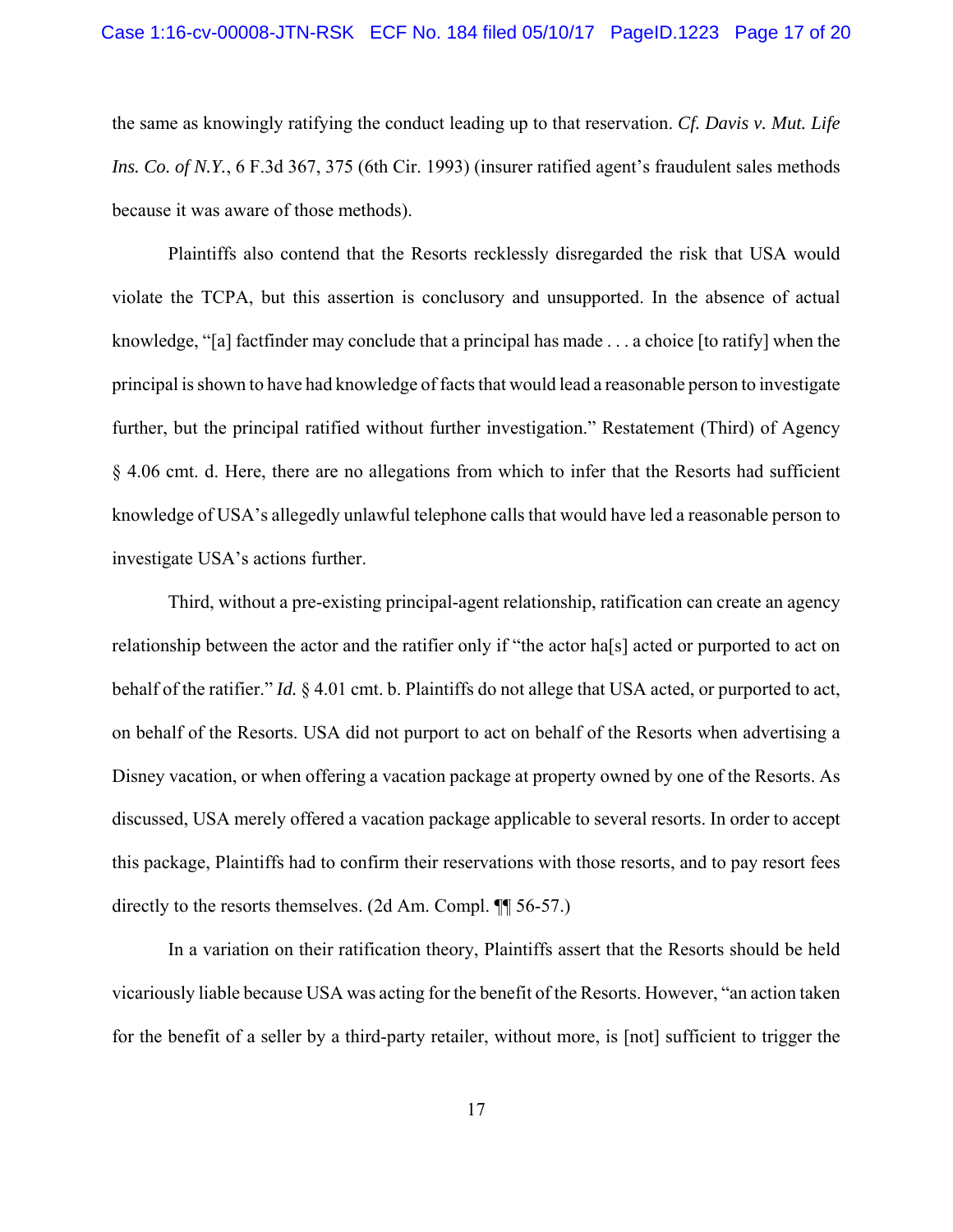liability of a seller under section either section 227(c) or section 227(b)." *DISH Network*, 28 F.C.C. Rcd. at 6593 ¶ 47. Ratification requires the "*knowing acceptance* of the benefits of a transaction[.]" Restatement (Third) of Agency  $\S$  4.01 cmt. d (emphasis added). In this case, the Resorts did not accept any benefits as a result of USA's actions, because Plaintiffs did not confirm their reservations or make any payments to the Resorts. Moreover, as already indicated, there are no well-pleaded allegations from which to reasonably infer that any acceptance would have been accompanied by knowledge of USA's allegedly unlawful calls. Thus, for all the foregoing reasons, the ratification theory does not help Plaintiffs here.

In short, Plaintiffs fail to state a claim of vicarious liability against Newport and Secrets because Plaintiffs have not alleged facts from which to infer an agency relationship. For similar reasons, the Court cannot exercise personal jurisdiction over Newport. Thus, Secrets will be dismissed for failure to state a claim and Newport will be dismissed for lack of personal jurisdiction.

#### **IV.**

Plaintiffs have filed a motion to amend in which they seek to add Newport Marketing, LLC as a defendant, pursuant to Rules  $15(a)(2)$ ,  $19(a)(1)$ , and  $20(a)(2)$  of the Federal Rules of Civil Procedure. Plaintiffs have not offered a proposed version of a complaint that would include Newport Marketing as a Defendant, but the Court assumes that essentially the same allegations and theory of liability would apply to Newport Marketing as Plaintiffs have asserted against the Resorts. Plaintiffs claim that they intend to seek relief from Newport and Newport Marketing jointly and severally, and that the "same questions of law and fact" apply to all Newport defendants. (Br. in Supp. of Mot. to Amend 4, ECF No. 174.)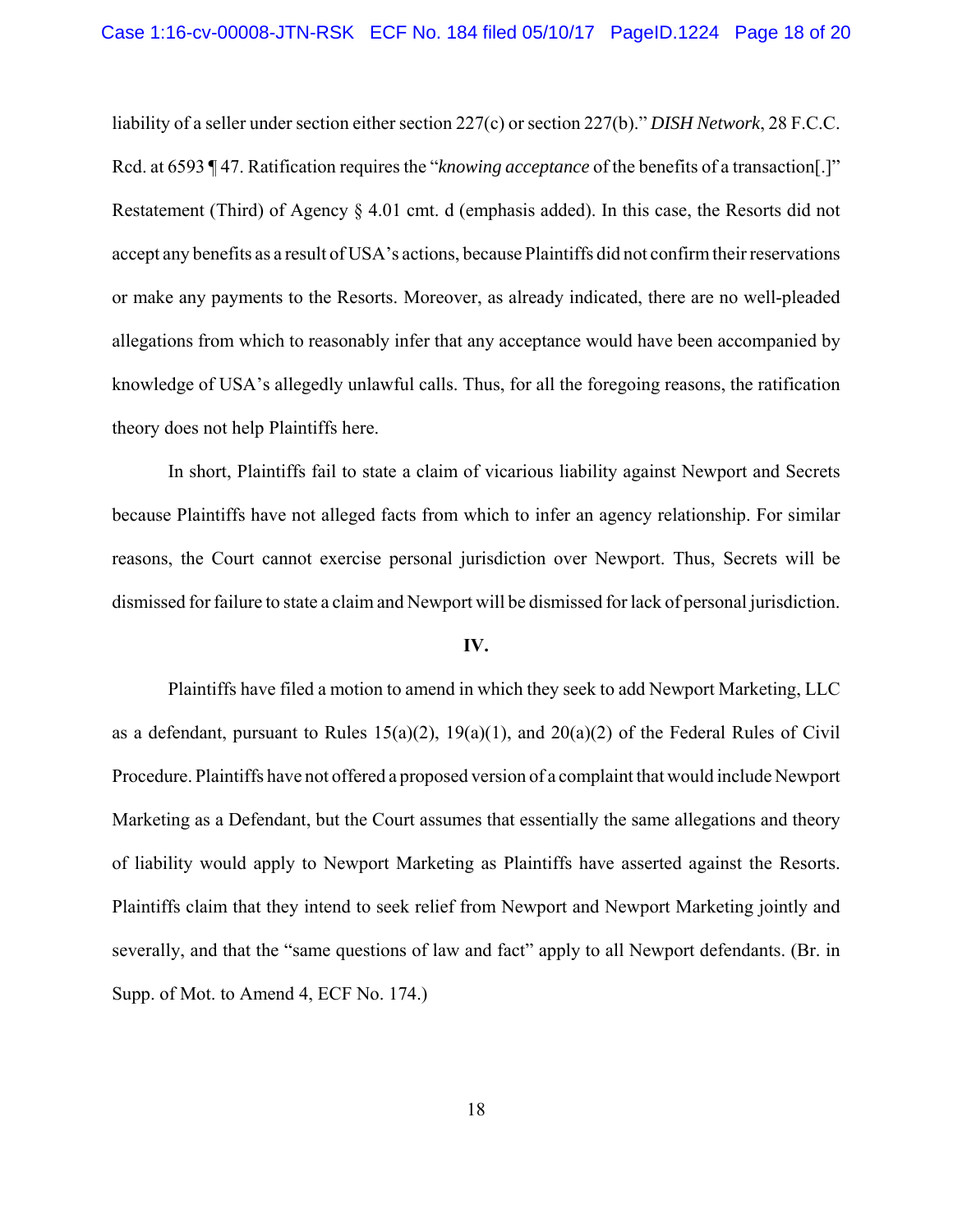Rule 15(a) of the Federal Rules of Civil Procedure permits a party to amend the complaint after a responsive pleading has been filed only by leave of the court, but requires that such leave "be freely granted when justice so requires." Fed. R. Civ. P. 15(a). In the absence of factors like "undue delay, bad faith or dilatory motive on the part of the movant, repeated failure to cure deficiencies by amendments previously allowed, undue prejudice to the opposing party by virtue of allowance of the amendment, futility of amendment, etc.," leave should be freely given. *Foman v. Davis*, 371 U.S. 178, 182 (1962). In this case, Plaintiffs have already filed three versions of their complaint. The third version does not state a claim against the Resorts. At a hearing on the motion for leave to file the second amended complaint, the magistrate judge indicated that it would be "inconceivable" that he would grant another motion to amend. (Mot. Hr'g Tr. 29, ECF No. 183-1.) In other words, Plaintiffs have had several opportunities to file a complaint that states a valid claim against the Resorts, but have been unable to do so. Since they filed their most recent version of the complaint, the only development is that they discovered the existence of a contract between USA and Newport Marketing, LLC.

But even if the Court allowed an amendment to join Newport Marketing, LLC to this action, that amendment would not save Plaintiffs' claim. In other words, amendment would be futile. The existence of a contract between USA and an entity related to Newport does not cure the deficiencies in Plaintiffs' complaint. For the reasons discussed, the contract does not provide any further support for Plaintiffs' claim that Newport (or its affiliate, Newport Marketing), can be held vicariously liable for USA's actions. The allegations do not permit a plausible inference that USA acted as an agent for Newport Marketing or the Resorts, or that the Resorts or Newport Marketing are vicariously